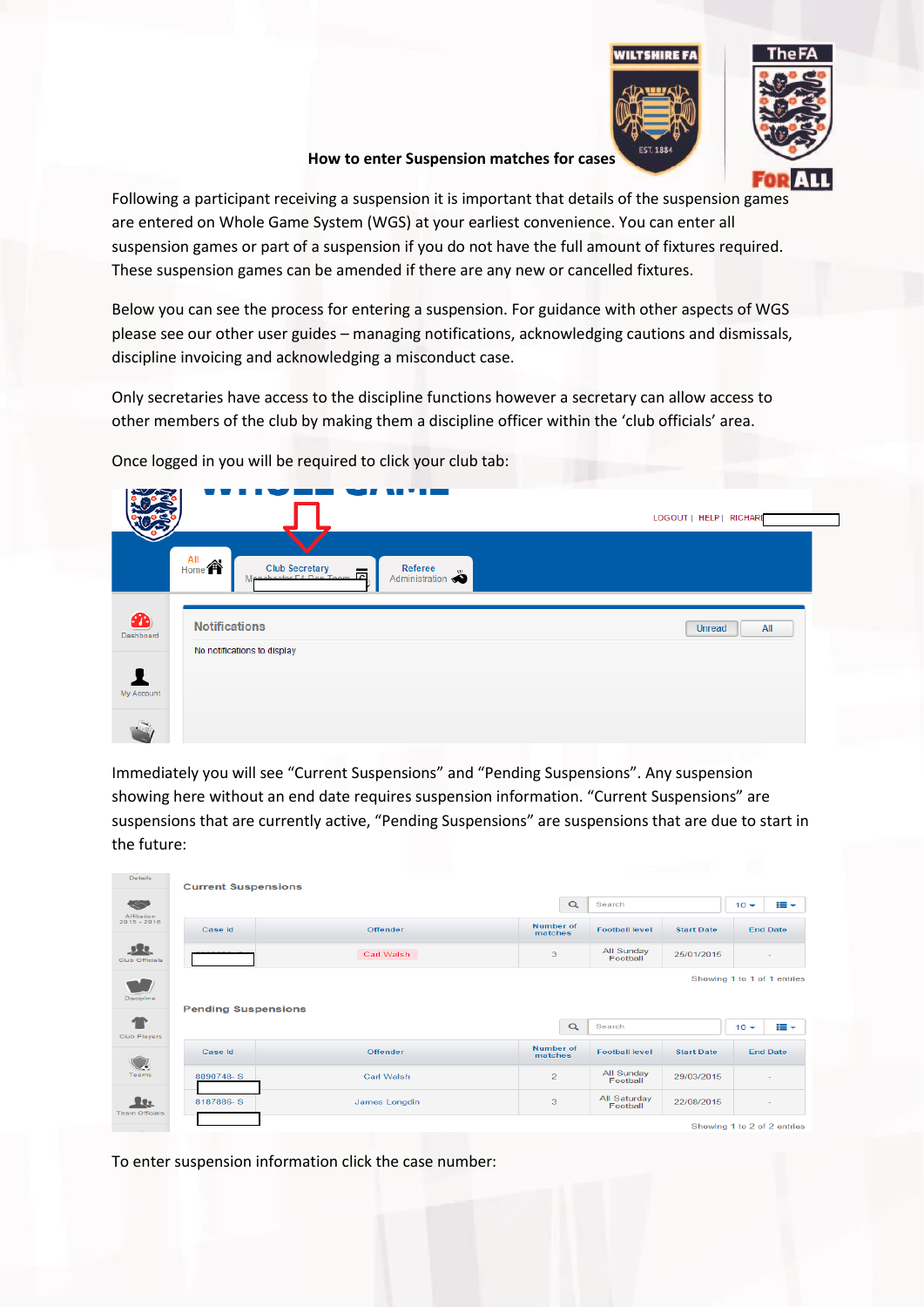|                |                            |                   |                             | <b>WILTSHIRE FA</b>    |                             |        | <b>The FA</b>   |
|----------------|----------------------------|-------------------|-----------------------------|------------------------|-----------------------------|--------|-----------------|
|                | <b>Current Suspensions</b> |                   |                             |                        |                             |        |                 |
|                |                            |                   | $\alpha$                    | Search                 |                             | $10 -$ | æ.              |
| $2015 - 2016$  | Case Id                    | <b>Offender</b>   | <b>Number of</b><br>matches | <b>Football level</b>  | <b>Start Date</b>           |        | <b>End Date</b> |
| Club Officials | 2.2992926                  | Carl Walsh        | 3                           | All Sunday<br>Football | 25/01/2015                  |        |                 |
|                | <b>Pending Suspensions</b> |                   |                             |                        | Showing 1 to 1 of 1 entries |        |                 |
| Club Players   |                            |                   | $\alpha$                    | Search                 |                             | $10 -$ | ≡∼              |
|                | se<br>c                    | Offender          | <b>Number of</b><br>matches | <b>Football level</b>  | <b>Start Date</b>           |        | <b>End Date</b> |
|                |                            |                   | $\overline{2}$              | All Sunday             | 29/03/2015                  |        |                 |
|                | 80,074                     | <b>Carl Walsh</b> |                             | Football               |                             |        |                 |

This will then take you into that individual case, you will be able to see the sanction issued and suspension period required:

| <b>Details</b>                                                |                                                                                        |  |
|---------------------------------------------------------------|----------------------------------------------------------------------------------------|--|
| Name:                                                         | <b>James Longdin</b>                                                                   |  |
| Date of Birth:                                                | 09/04/1991                                                                             |  |
| Offence:                                                      | S2 - Violent Conduct                                                                   |  |
| <b>Offence Date:</b>                                          | 08/08/2015                                                                             |  |
| <b>Response Due Date:</b>                                     | 19/08/2015                                                                             |  |
| <b>Outstanding Balance:</b>                                   | £35.00 $\star$                                                                         |  |
| Acknowledged:                                                 | No.                                                                                    |  |
| Sanction:                                                     | 3 matches from 22/08/2015(Playing)<br>from All Saturday Football                       |  |
| <b>Suspension Status:</b>                                     | Pending                                                                                |  |
| Manchester FA Rep Team U18 has completed 3 matches.<br>Charge | James Longdin is suspended from All Saturday Football commencing from 22/08/2015 until |  |

If you scroll down when in the case then you will see the match information. You will also see the add match button. It is not the choice of the club which games the participant misses, it is the first available games following the start date: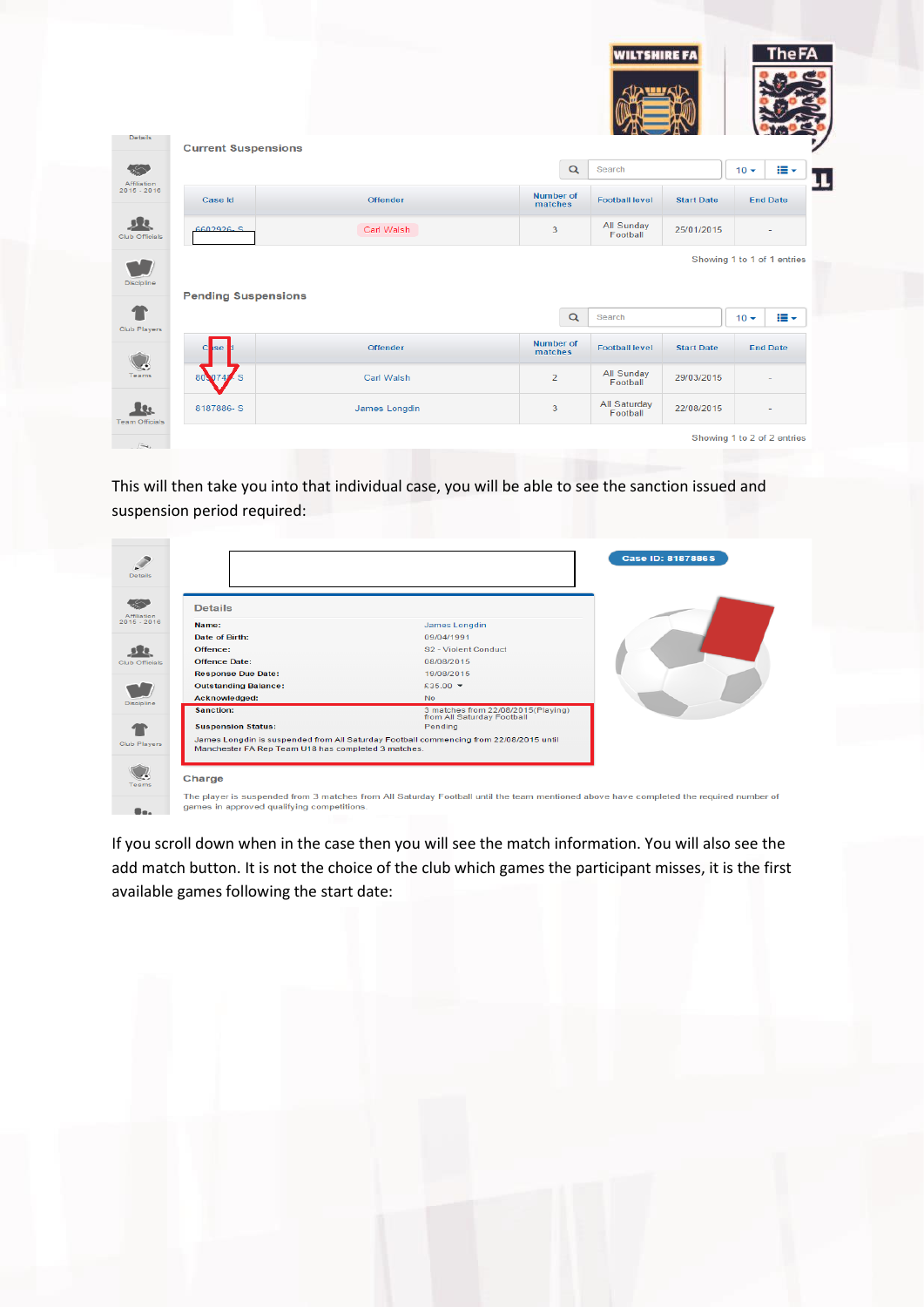|                       |                                            |                                                | <b>WILTSHIRE FI</b>                                                                                                                         | i ne l |
|-----------------------|--------------------------------------------|------------------------------------------------|---------------------------------------------------------------------------------------------------------------------------------------------|--------|
|                       | Charge                                     |                                                |                                                                                                                                             |        |
| <b>Team Officials</b> | games in approved qualifying competitions. |                                                | The player is suspended from 3 matches from All Saturday Football until the team mentioned above have completed the required number of      |        |
|                       | Date                                       | <b>Match</b>                                   | Competition                                                                                                                                 |        |
|                       |                                            |                                                |                                                                                                                                             |        |
| Club Invoices         |                                            | not being displayed, please press 'Add Match'. | No upcoming matches exist in the system or the list is currently being updated. If there are any upcoming matches you are aware of that are |        |

## **Disclaimer**

If you click add match you will see the below screen below; as you enter the information additional fields will open. Firstly select if you were home/away and then select the date of the game. To search the league please type the first 4 letters of the league (e.g. Tame for Tameside Football League, Oldh for Oldham Sunday League, etc) this will then search the database. Please wait until the results are returned and select the correct league followed by your division. If you cannot find the opposition in your division choose the drop down 'select all teams in league'. Finally select your opponent and click add:<br>Add Suspension Match

|                  | $\qquad \qquad \Box$                                   |
|------------------|--------------------------------------------------------|
|                  |                                                        |
|                  |                                                        |
|                  | a                                                      |
| <b>Home Team</b> | $\triangleleft$ Away Team                              |
|                  |                                                        |
|                  | 前                                                      |
|                  |                                                        |
|                  |                                                        |
|                  |                                                        |
|                  |                                                        |
|                  |                                                        |
|                  |                                                        |
|                  |                                                        |
|                  | The FA - Association of Northern Counties Competitions |

This will then show in the case as below, please repeat this for the required number of games. If all games are not known at this stage please return to the system and enter the remaining games once known: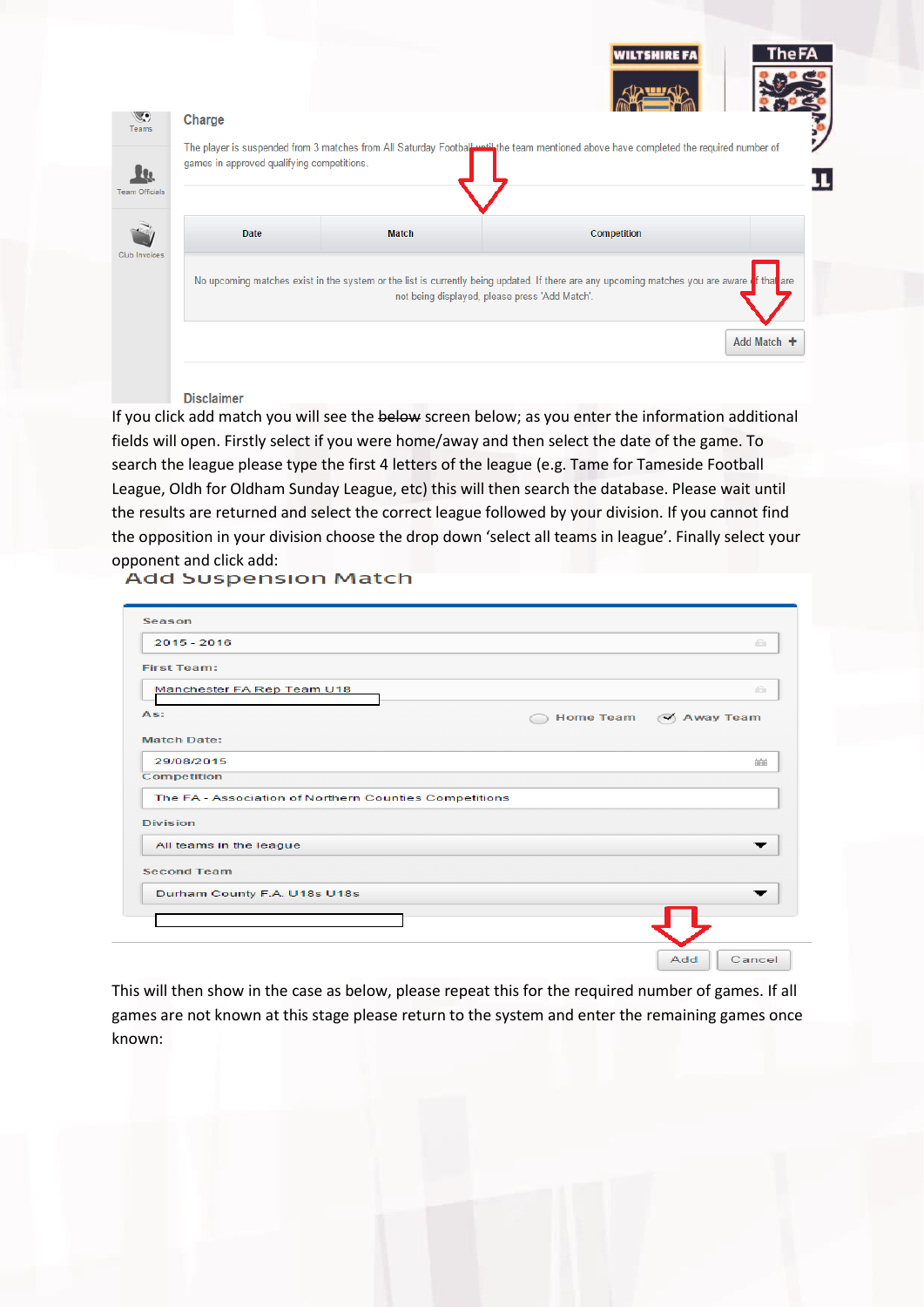|                       |                                                                                                                                        |  |                                                           |  |  | <b>WILTSHIRE FA</b> |                                               | <b>The FA</b> |
|-----------------------|----------------------------------------------------------------------------------------------------------------------------------------|--|-----------------------------------------------------------|--|--|---------------------|-----------------------------------------------|---------------|
|                       |                                                                                                                                        |  |                                                           |  |  |                     |                                               |               |
|                       |                                                                                                                                        |  |                                                           |  |  |                     |                                               |               |
| Teams                 | Charge                                                                                                                                 |  |                                                           |  |  |                     |                                               |               |
|                       | The player is suspended from 3 matches from All Saturday Football until the team mentioned above have completed the required number of |  |                                                           |  |  |                     |                                               |               |
|                       |                                                                                                                                        |  |                                                           |  |  |                     |                                               |               |
| 地                     | games in approved qualifying competitions.                                                                                             |  |                                                           |  |  |                     |                                               |               |
| <b>Team Officials</b> |                                                                                                                                        |  |                                                           |  |  |                     |                                               |               |
|                       | Date                                                                                                                                   |  | <b>Match</b>                                              |  |  | Competition         |                                               |               |
| Club Invoices         | 29/08/2015                                                                                                                             |  | Durham County F.A. U18s U18s v Manchester FA Rep Team U18 |  |  |                     | Association of Northern Counties Competitions | ांगी          |
|                       |                                                                                                                                        |  |                                                           |  |  |                     |                                               |               |

Once all required games are entered you will note as below that the add match button is no longer available; this is because the required number of matches have been entered. If you wish to amend the matches you would need to delete the match no longer required by clicking the bin next to the match. This will then make the add match button available for you to add a new match.

| <u>elle</u><br><b>Team Officials</b> |            | The player is suspended from 3 matches from All Saturday Football until the team mentioned above have completed the required number of<br>games in approved qualifying competitions. |                                                      |             |
|--------------------------------------|------------|--------------------------------------------------------------------------------------------------------------------------------------------------------------------------------------|------------------------------------------------------|-------------|
| Club Involume                        | Date       | <b>Match</b>                                                                                                                                                                         | <b>Competition</b>                                   |             |
|                                      | 29/08/2015 | Durham County F.A. U18s U18s v Manchester FA Rep Team U18                                                                                                                            | <b>Association of Northern Counties Competitions</b> | 画           |
|                                      | 05/09/2015 | Manchester FA Rep Team U18 v Lancashire Football Association U18                                                                                                                     | <b>Association of Northern Counties Competitions</b> | णि          |
|                                      | 12/09/2015 | Cumberland FA U18 v Manchester FA Rep Team U18                                                                                                                                       | <b>Association of Northern Counties Competitions</b> | <b>Till</b> |

If you click "dashboard" once all games are entered you will note there is now an end date. If this end date is in the past then the suspension will disappear as it has already been served:

| <b>PAGE</b><br>Affiliation         |                            |                   | $\tilde{\phantom{a}}$       | <b>UNBERT</b>            |                   | 10 <sup>4</sup><br>an y     |
|------------------------------------|----------------------------|-------------------|-----------------------------|--------------------------|-------------------|-----------------------------|
| $2015 - 2016$                      | Case Id                    | <b>Offender</b>   | <b>Number of</b><br>matches | <b>Football level</b>    | <b>Start Date</b> | <b>End Date</b>             |
| 見見<br>Club Officials               | 6602926-S                  | Carl Walsh        | 3                           | All Sunday<br>Football   | 25/01/2015        | ۰                           |
|                                    |                            |                   |                             |                          |                   | Showing 1 to 1 of 1 entries |
| Discipline                         | <b>Pending Suspensions</b> |                   |                             |                          |                   |                             |
| $\mathbf T$<br><b>Club Players</b> |                            |                   | $\alpha$                    | Search                   |                   | $10 -$<br>æ.                |
|                                    | Case Id                    | <b>Offender</b>   | <b>Number of</b><br>matches | <b>Football level</b>    | <b>Start Date</b> | <b>End Date</b>             |
| Teams                              | 8090748-S                  | <b>Carl Walsh</b> | $\overline{2}$              | All Sunday<br>Football   | 29/03/2015        | ٠                           |
| <u>Hu</u><br><b>Team Officials</b> | 8187886-S                  | James Longdin     | 3                           | All Saturday<br>Football | 22/08/2015        | 12/09/2015                  |
| $\rightarrow$                      |                            |                   |                             |                          |                   | Showing 1 to 2 of 2 entries |

Please note games abandoned, cancelled, postponed or re-arranged do not count towards a match suspension. The game must be completed with a result. If a game does get abandoned, cancelled, postponed or re-arranged you would need to delete the game and add the next available match as a replacement.